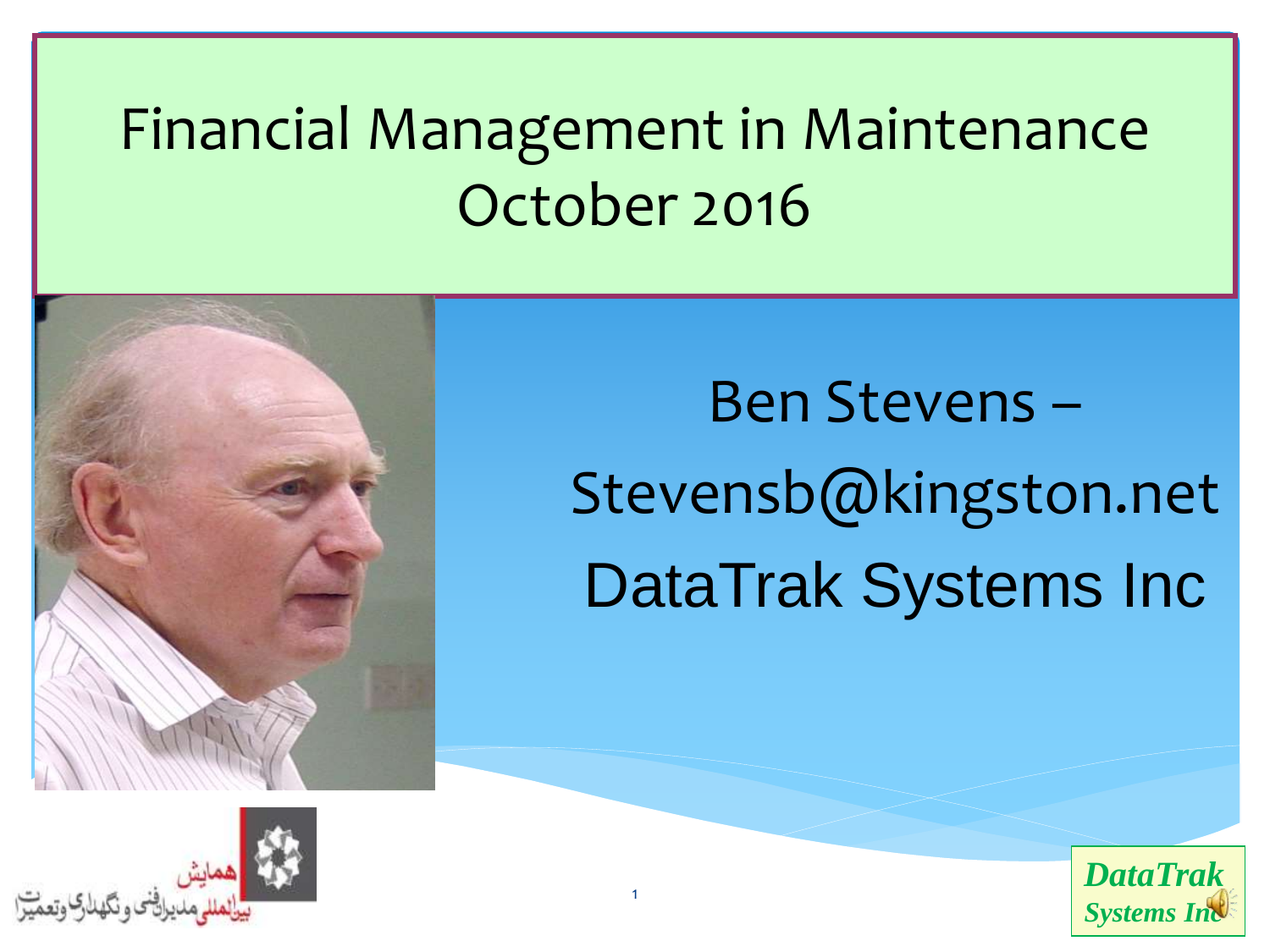# Today's Agenda

- **1. Financial KPI's and how to use them**
- 2. Using Financial measures to Evaluate the success of your Project
- 3. Smarter Maintenance budgets
- Using Risk to decide whether to PM or Run
- **Case Studies in Spare Parts**



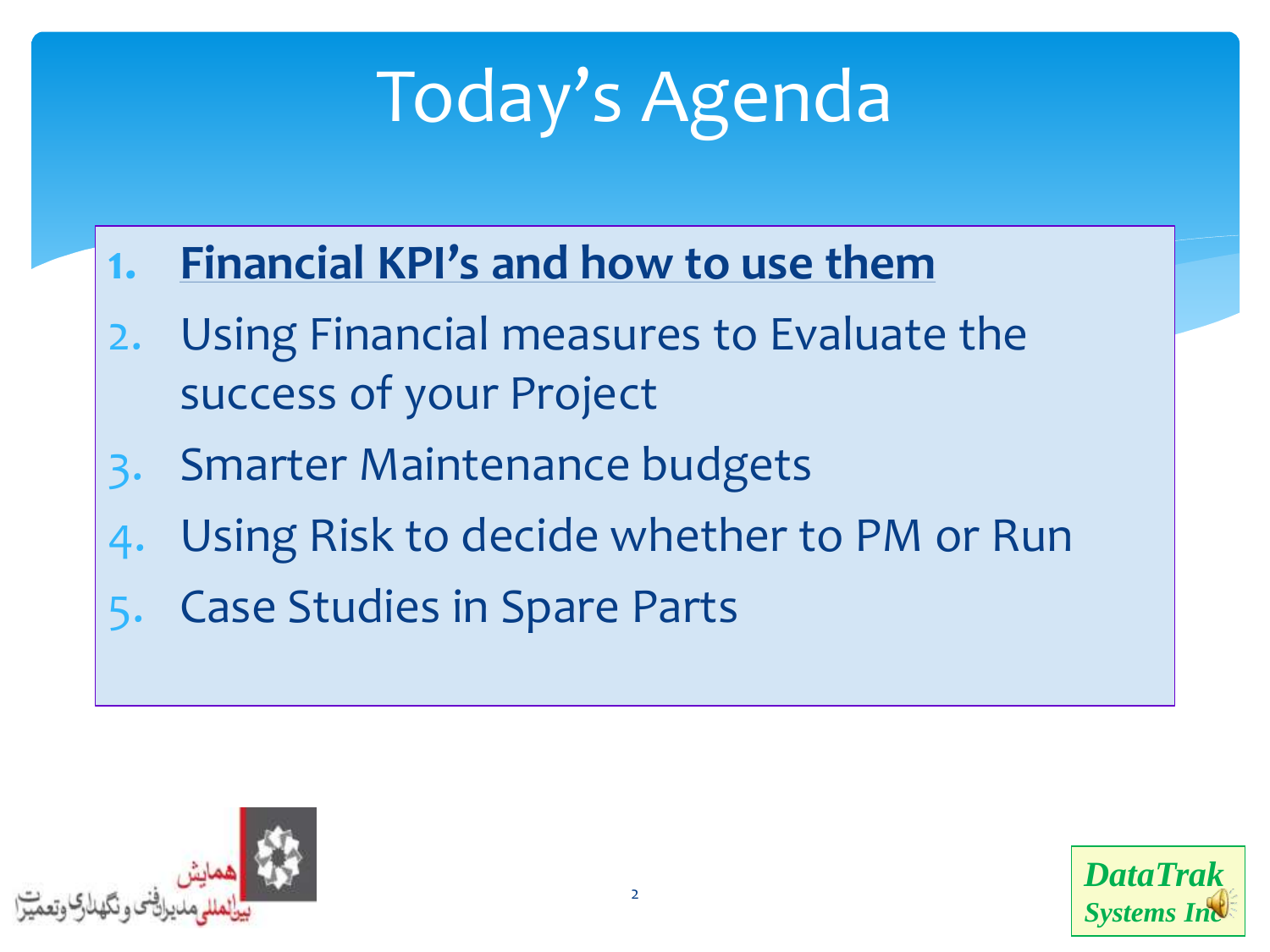

*Systems Inc*

3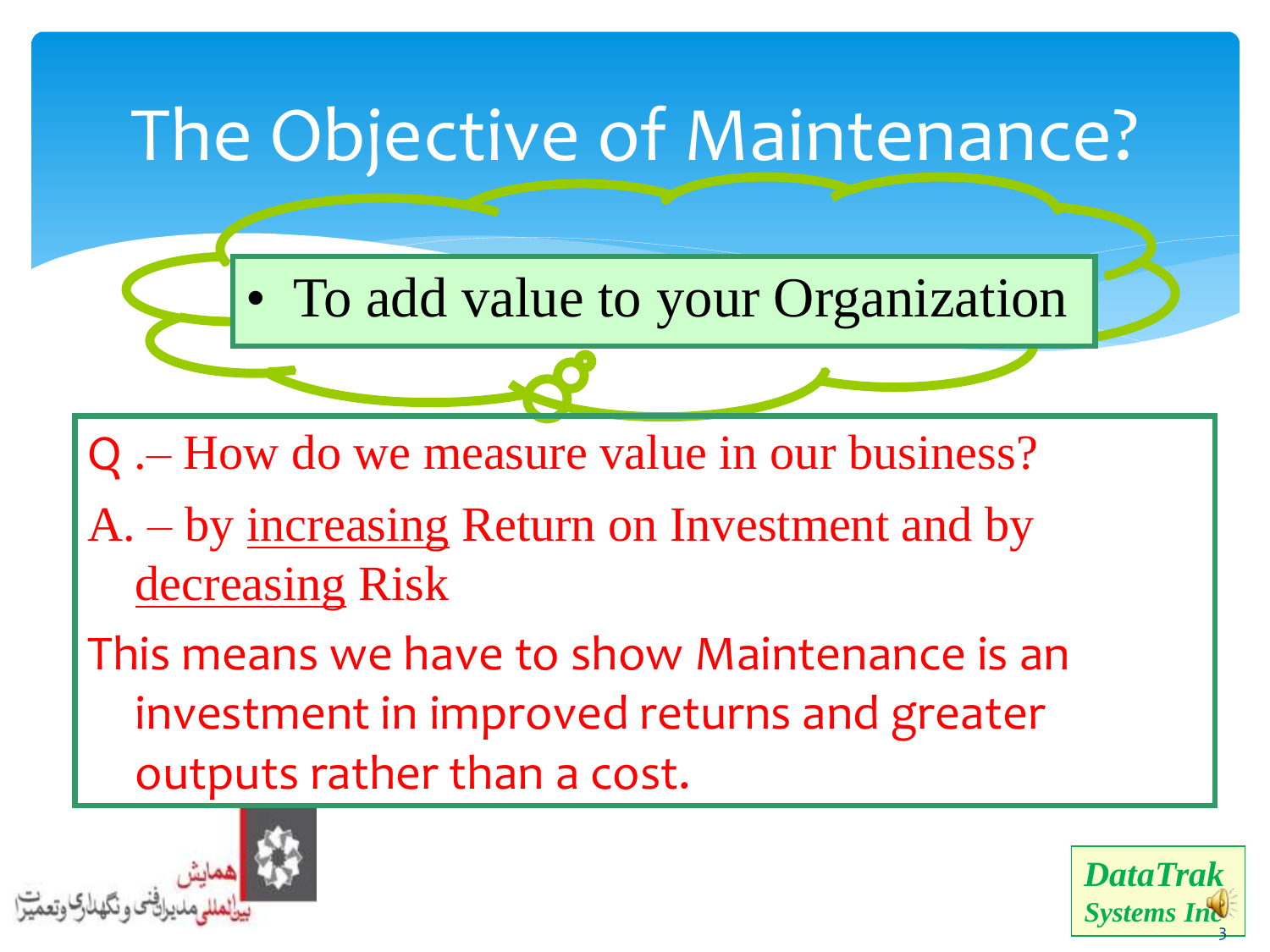

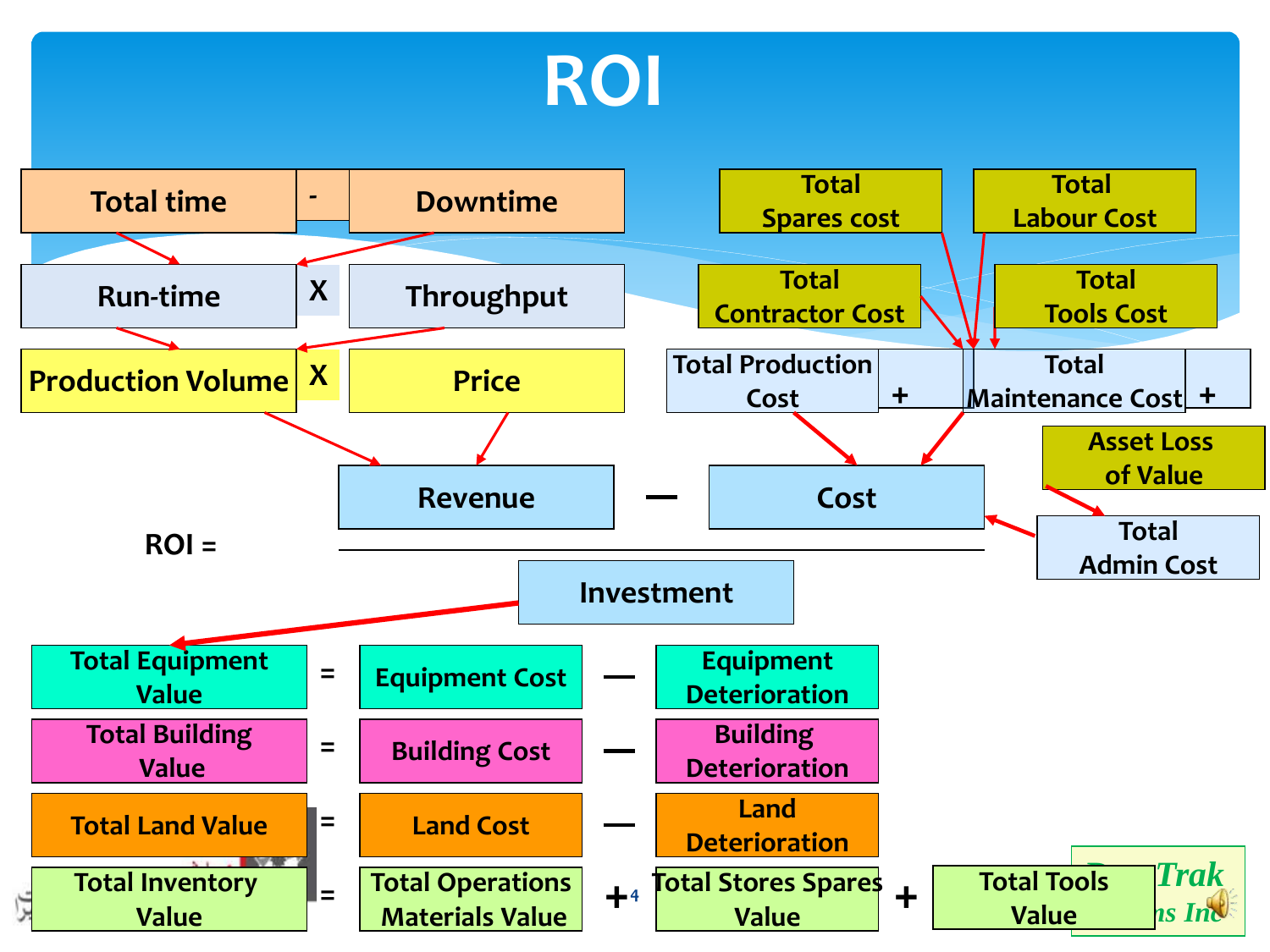# Basic Rules for Maintenance **Investments**

- 1. The returns from a project must be higher than the average return for the business
	- If average return for your business  $= 20\%$ , then the project return must be > 20%
- 2. Internally, each department is in competition with other departments for the company's resources; so Maintenance must show a higher ROI.



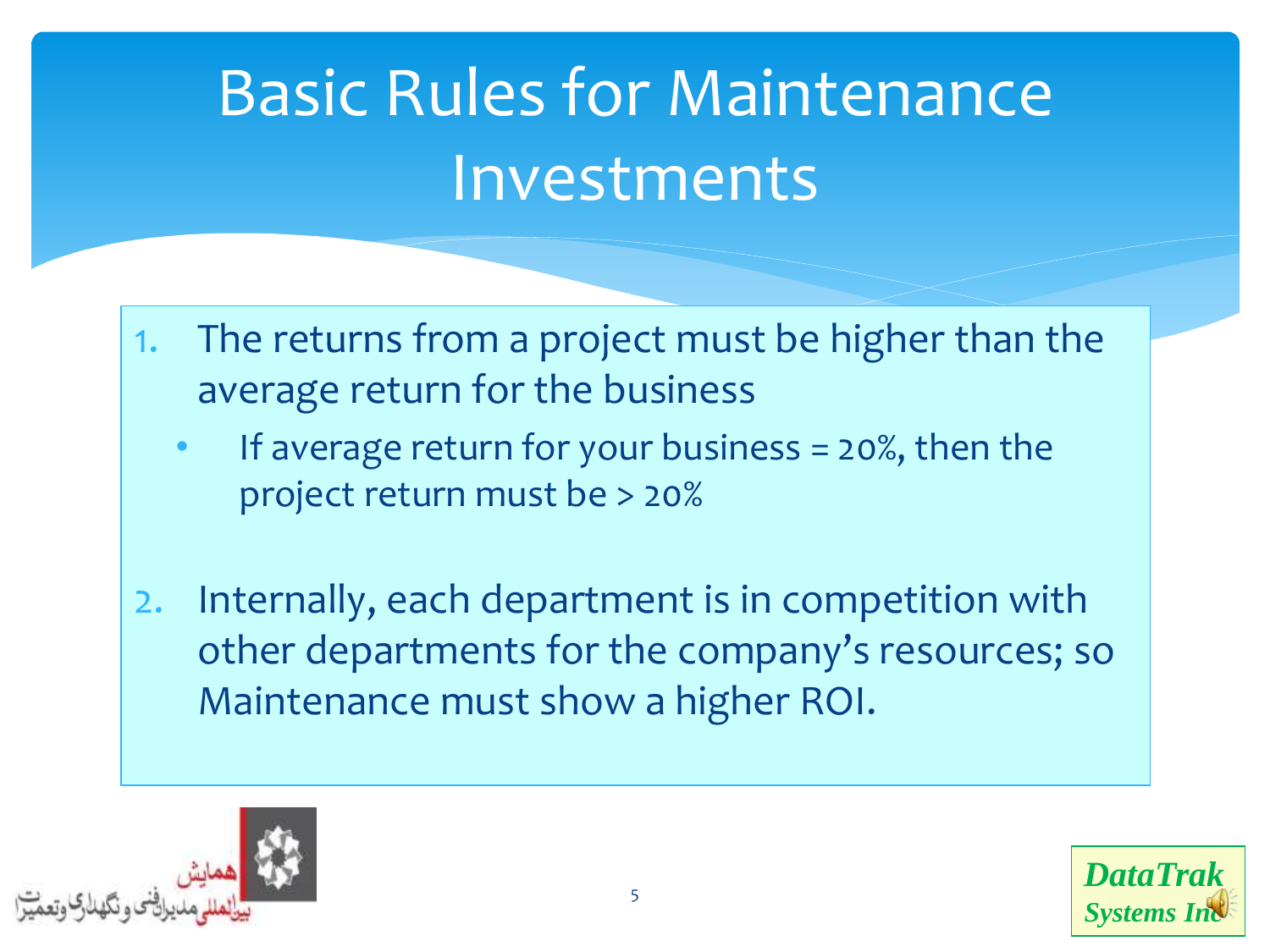#### ROI Calculation: Impact on Maintenance Costs of Reducing Breakdowns from 45% to 10%

| <b>Tactic:</b>                                 |               | <b>Preventive Maintenance %</b>                                  | <b>Breakdown Maintenance %</b> |              |  |
|------------------------------------------------|---------------|------------------------------------------------------------------|--------------------------------|--------------|--|
|                                                | <b>Before</b> | After                                                            | <b>Before</b>                  | <b>After</b> |  |
| % of Total                                     | 10%           | 45%                                                              | 45%                            | 10%          |  |
| Cost of<br><b>Maintenance</b>                  | 40,000        | 160,000                                                          | 500,000                        | 120,000      |  |
| <b>Cost of PM</b><br><b>Program</b>            |               | 220,000                                                          |                                |              |  |
| $ROI = Cost$<br>Savings /<br><b>Investment</b> |               | $(500,000+40,000) -$<br>$(160,000+120,000)$<br>$220,000 = 118\%$ |                                |              |  |

Note – excludes impact of Reduced Production

losses and Reputation losses



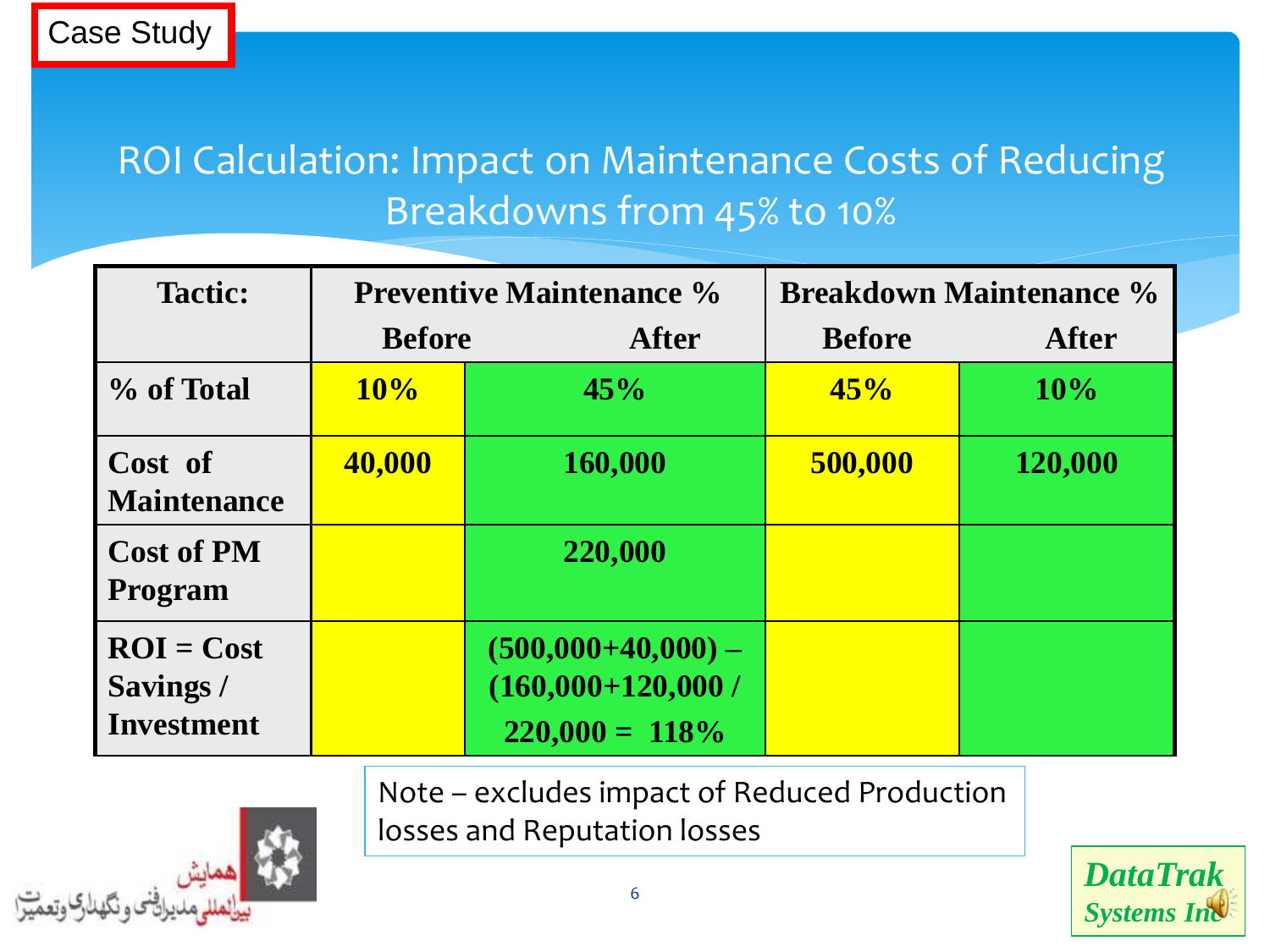#### Case Study

#### Cost Reporting as the basis for Budgets

#### This should be your starting point for key equipments

| <b>Equipment</b> | Labour | <b>Materials</b>        | <b>Contract</b> | <b>Tools</b> |                         | Total \$ | <b>Comments</b>               |
|------------------|--------|-------------------------|-----------------|--------------|-------------------------|----------|-------------------------------|
|                  | Φ      | \$                      | \$              | \$           |                         |          |                               |
| #5 Boiler        |        |                         |                 |              |                         |          | <b>Another breakdown last</b> |
| - Repair         | 15,250 | 12,440                  | <b>Nil</b>      | 300          |                         | 27,990   | month! Should be solved by    |
| $- PM's$         | 3,240  | 4,500                   | nil             | nil          |                         | 7,740    | the major refurbishment       |
| - Emergency      | 5,200  | 4,500                   | nil             | <b>Nil</b>   |                         | 9,700    |                               |
| - Special        | 3,500  | 2,550                   | 45,000          | <b>Nil</b>   |                         | 51,050   |                               |
| <b>Total</b>     | 27,190 | 23,990                  | 45,000          | 300          |                         | 96,480   |                               |
| <b>Hot Press</b> |        |                         |                 |              |                         |          |                               |
| <b>Total</b>     |        | Add extra categories of |                 |              | Add extra categories of |          |                               |
|                  |        | maintenance as needed   |                 |              |                         |          | resources as needed           |



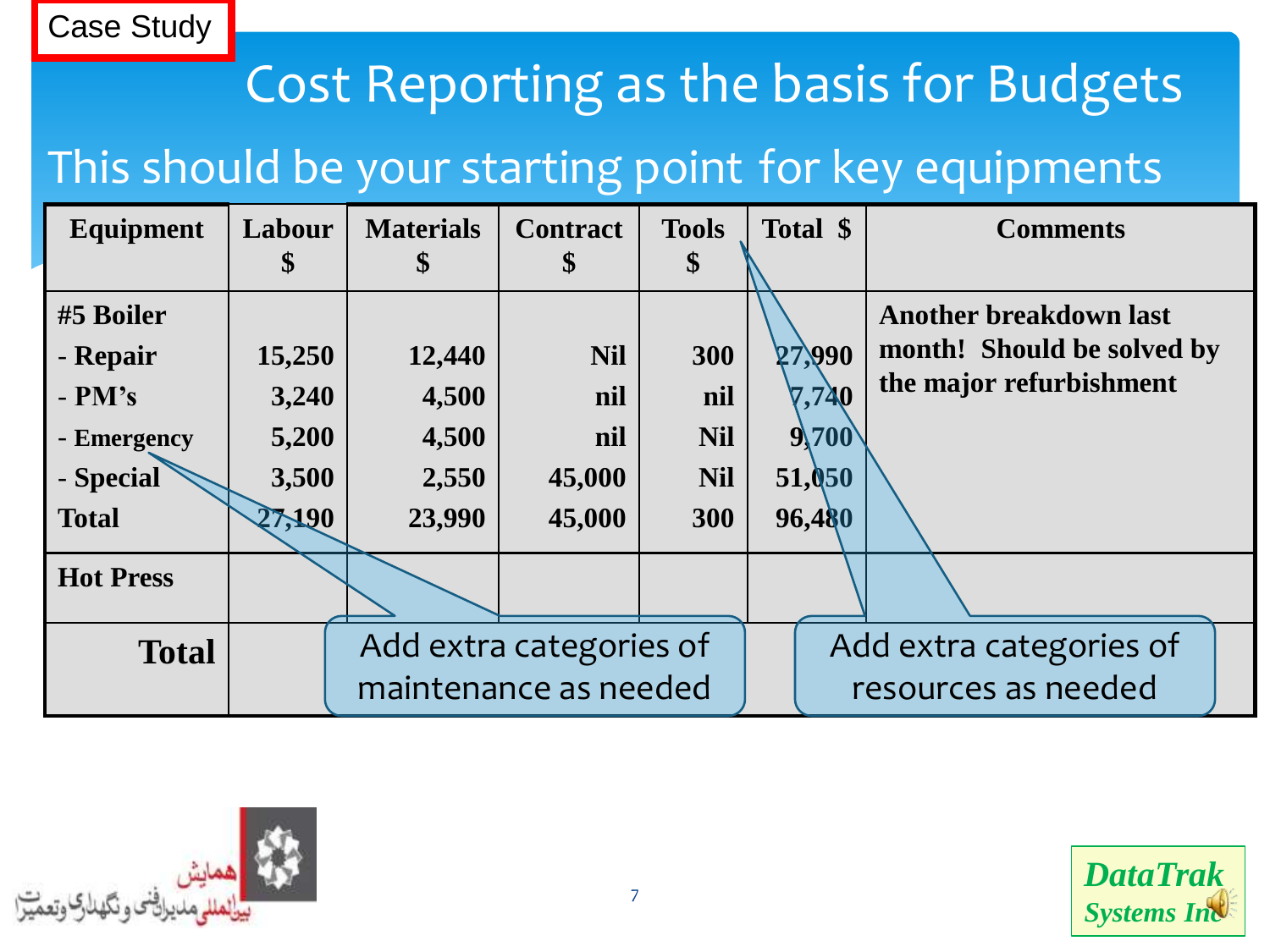#### Example of Asset Centred Budget

|                                                                               | <b>Actual This year</b>           |                                   |                                    |                                        |                                              |                                                                                                                              |                                        | <b>Budget Next Year</b>                        |  |
|-------------------------------------------------------------------------------|-----------------------------------|-----------------------------------|------------------------------------|----------------------------------------|----------------------------------------------|------------------------------------------------------------------------------------------------------------------------------|----------------------------------------|------------------------------------------------|--|
| Equipment                                                                     | Lab<br>\$                         | <b>Mats</b><br>\$                 | Contr<br>\$                        | <b>Tools</b><br>\$                     | <b>Total</b><br>$\boldsymbol{\$}$            | <b>Comments</b>                                                                                                              | <b>Change</b><br>$\frac{0}{6}$ *       | <b>Total</b><br>\$                             |  |
| #5 Boiler<br>- Repair<br>$- PM's$<br>- Emergency<br>- Special<br><b>Total</b> | 15,250<br>3,240<br>5,200<br>3,500 | 12,440<br>4,500<br>4,500<br>2,550 | <b>Nil</b><br>nil<br>nil<br>45,000 | 300<br>nil<br><b>Nil</b><br><b>Nil</b> | 27,990<br>7,740<br>9,700<br>51,050<br>96,480 | <b>Completed a</b><br>major refurb<br>this year; will<br>save on Reg<br>Mtce \$ and Em \$<br>next year; need<br>to boost PMs | $-15%$<br>$+10\%$<br>$-90%$<br>$-100%$ | 23,790<br>8,500<br>970<br><b>Nil</b><br>33,260 |  |
| <b>Hot Press</b><br><b>Total</b>                                              |                                   |                                   |                                    |                                        |                                              |                                                                                                                              |                                        |                                                |  |

•Rate increases: - Labour rate 3%

- Materials and Commodities prices 4%
- Contractor rates 3%

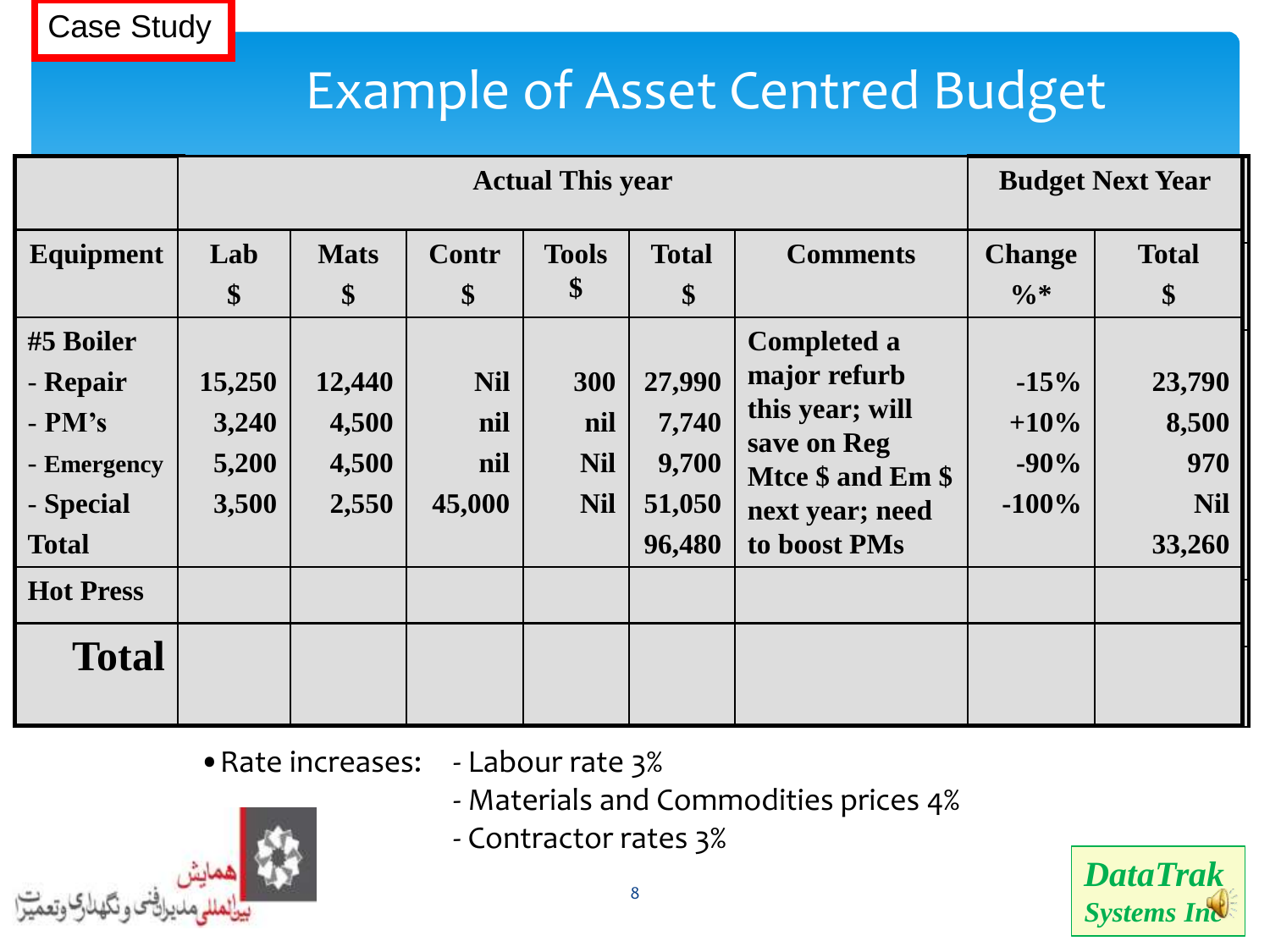

Example – if the cost of Failure is \$1m and the Probability is 10%, then the risk is \$100,000

Our Business Decision:–

If the PM cost (\$975) is less than the Risk of Failure (\$3,550) should we do the PM or allow the equipment to keep running?



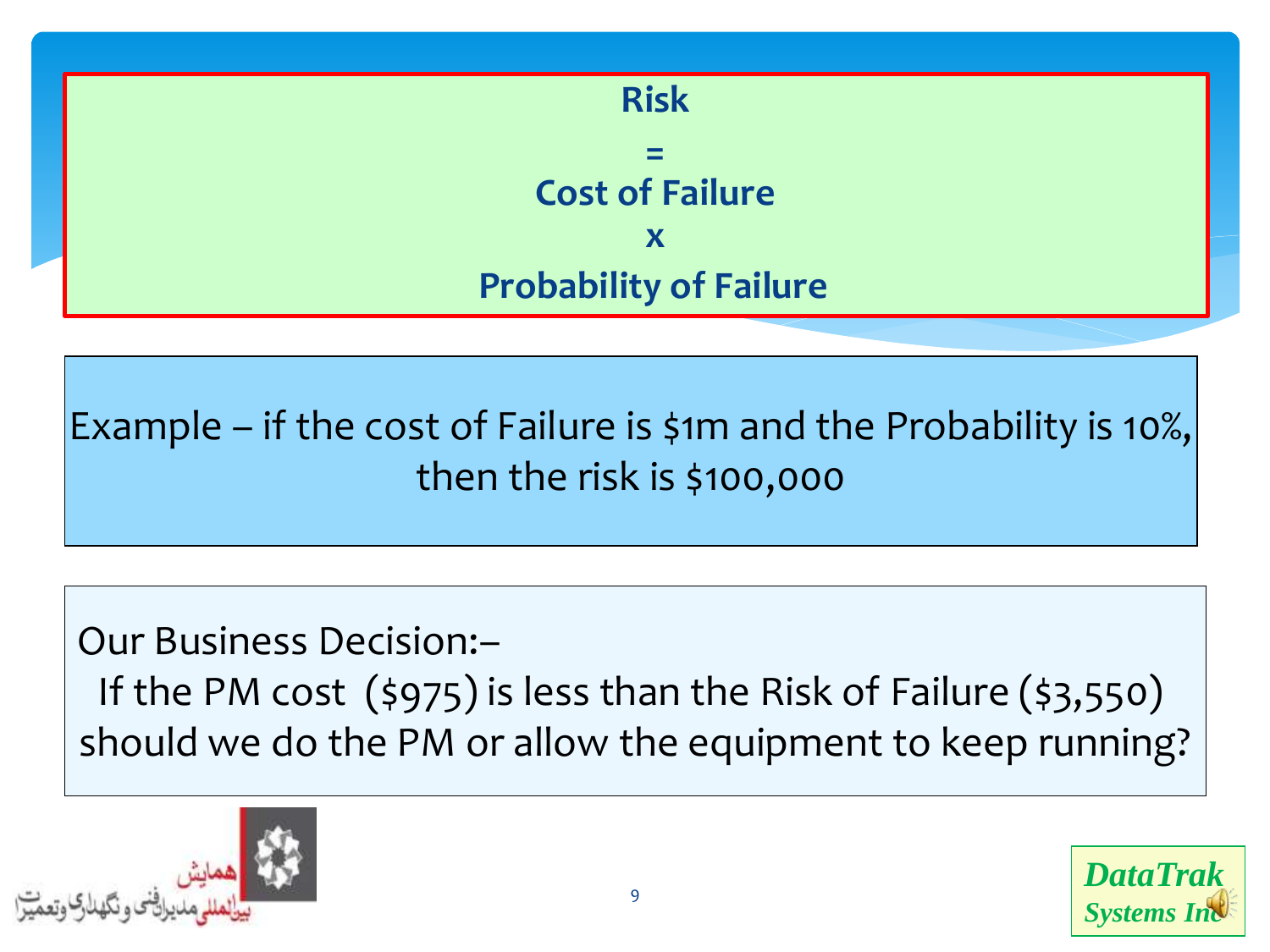# Cost of Failure

Cost of Failure = Cost of Emergency Repair + Cost of Lost Revenue + Penalty Costs, Reputation Costs, Fines and Reparations

## Cost of PM

 $Cost of PM =$ Cost of PM Work + Cost of Lost Revenue + Penalty Costs, Reputation Costs, Fines and Reparations

## Probability of Failure

 **Probability needs:**

- **1. A specific period of time (usually until the end of the current operating cycle)**
- **2. A percentage number (e.g. 25%) based on:** 
	- **1. Asset condition**
	- **2. Failure history**
	- **3. Usage in balance of the operating cycle**
- **3. A statement of how confident are we that we are right (95% confidence levels)**



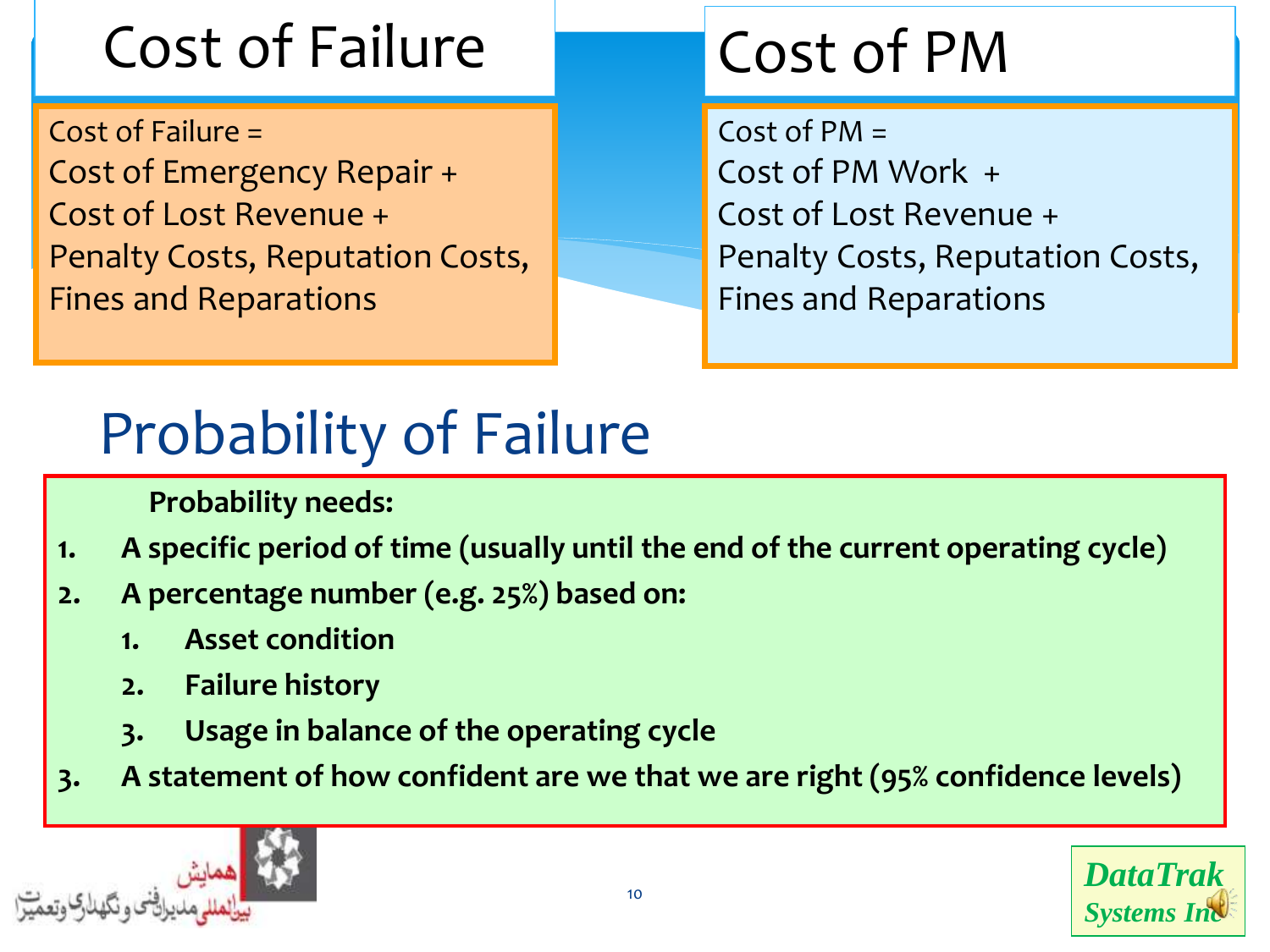# Failure Cost Report

| <b>Asset</b>           | <b>Repair</b><br><b>Cost</b> | No. of<br><b>Failures</b> | <b>Failure</b><br><b>Hours</b> | <b>Revenue</b><br><b>Loss per</b><br>hour | <b>Total</b><br><b>Revenue</b><br>Loss | Pen-<br>alty<br>Cost | <b>Total</b><br><b>Failure</b><br>Cost | Cost<br>per<br><b>Failure</b> |
|------------------------|------------------------------|---------------------------|--------------------------------|-------------------------------------------|----------------------------------------|----------------------|----------------------------------------|-------------------------------|
| #5 Boiler              | 2,400                        | $\overline{4}$            | <b>16</b>                      | 500                                       | 8,000                                  | 18,000               | 28,400                                 | 7,100                         |
| <b>Primary</b><br>Pump | 12,000                       | $\overline{2}$            | 6                              | 15,000                                    | 90,000                                 | 56,000               | 158,000                                | 79,000                        |
|                        |                              |                           |                                |                                           |                                        |                      |                                        |                               |



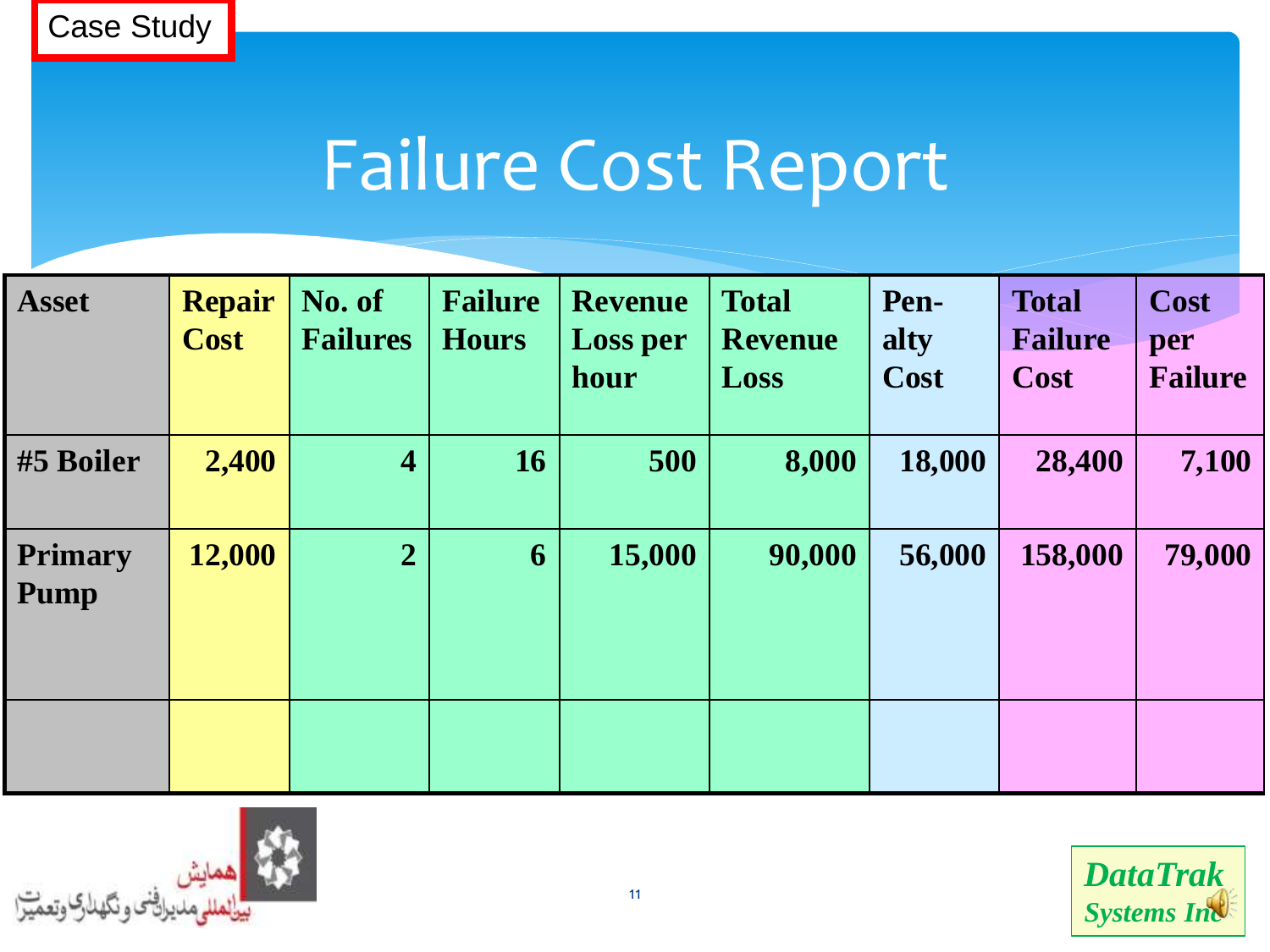#### Preventive Cost Report

| Asset/<br><b>System</b>                       | <b>PM</b><br><b>Cost</b> | No. of<br><b>PM</b><br><b>Actions</b> | <b>PM</b><br><b>Hours</b> | <b>Revenue</b><br><b>Loss per</b><br>hour | <b>Total</b><br><b>Revenue</b><br>Loss | <b>Penalty</b><br>Cost | <b>Total</b><br><b>Preventive</b><br>Cost | Cost per<br><b>PM</b> |
|-----------------------------------------------|--------------------------|---------------------------------------|---------------------------|-------------------------------------------|----------------------------------------|------------------------|-------------------------------------------|-----------------------|
| #5 Boiler                                     | 800                      | 8                                     | $\overline{\mathbf{4}}$   | 500                                       | 2,000                                  | 5,000                  | 7,800                                     | 975                   |
| <b>Primary</b><br><b>Circulatio</b><br>n Pump | 1200                     | $\overline{\mathbf{4}}$               | $\overline{2}$            | 15,000                                    | 30,000                                 | 20,000                 | 51,200                                    | 12,800                |
|                                               |                          |                                       |                           |                                           |                                        |                        |                                           |                       |

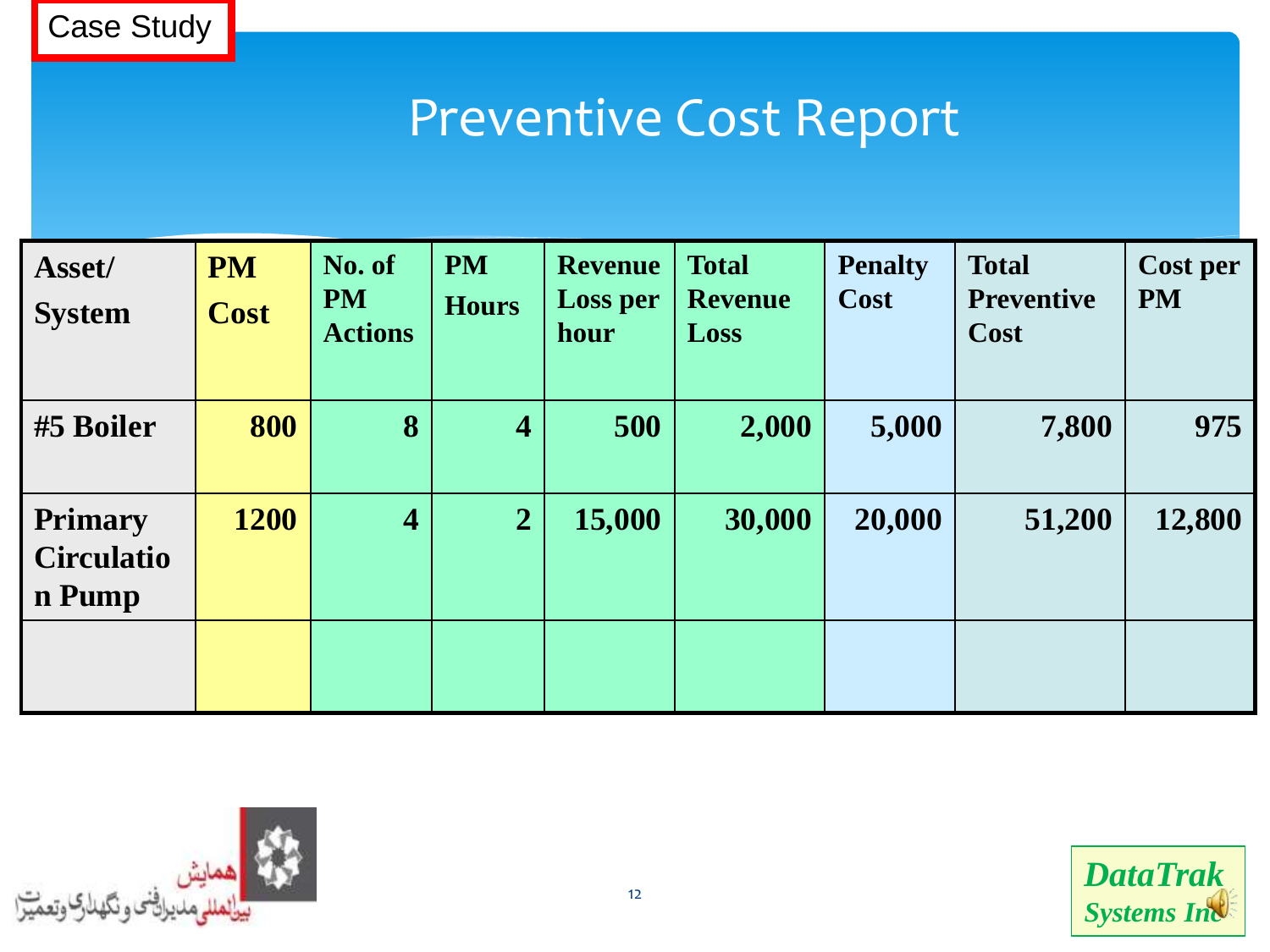#### Risk in Maintenance: Risk Ratio Report

| <b>Asset</b>                                 | <b>Cost per</b><br><b>Failure \$</b> | <b>Failure Risk</b><br>$\frac{0}{0}$ | <b>Failure</b><br><b>Risk \$</b> | <b>Cost per</b><br>$PM \$ | <b>Risk Ratio (or</b><br>Payback ratio) |
|----------------------------------------------|--------------------------------------|--------------------------------------|----------------------------------|---------------------------|-----------------------------------------|
| #5 Boiler                                    | 7,100                                | 50%                                  | 3,550                            | 975                       | $3550:975 =$<br>3.6:1                   |
| <b>Primary</b><br><b>Circulate</b><br>Pump 2 | 79,000                               | 15%                                  | 11,850                           | 12,800                    | $11850:12800=$<br>0.9:1                 |
|                                              |                                      |                                      |                                  |                           |                                         |

- 1. Should we do the PM on the BOILER or let it run?
- 2. Should we do the PM on the PUMP or let it run?
- 3. If we let the PUMP run, how would you expect

the numbers to change next week?



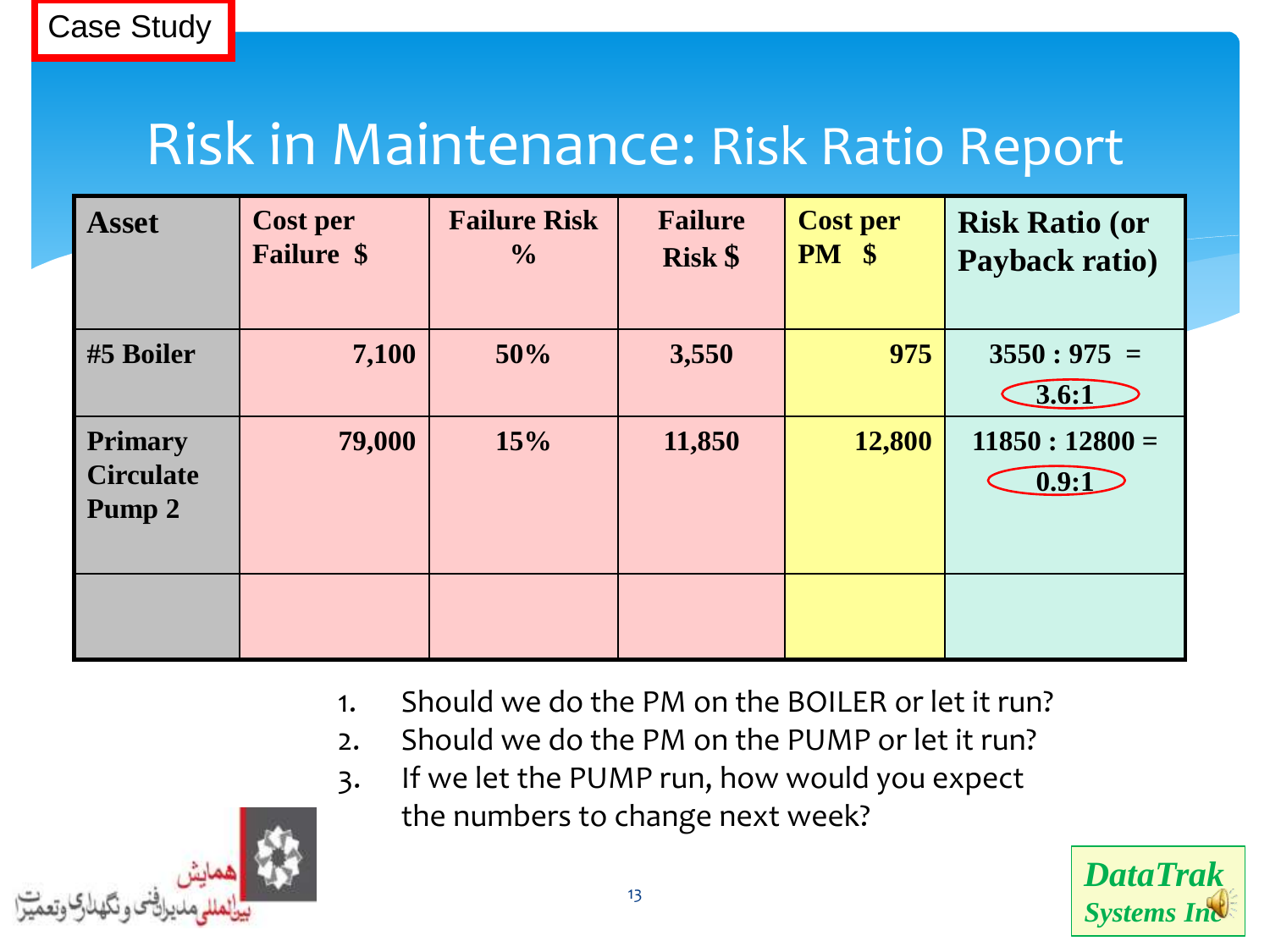### Spare Parts Calculator

#### 1. Cost of having no Spare Part

- a. Extra cost of repair due to expedited spare part or locally sourced
- b. Extended cost of outage due to the delay in getting the spare part = Extra outage hours x outage cost per hour
- c. Impact on reputation, market share etc due to the extended outage
- 2. Cost of having the Spare Part
	- a) Purchase price of the Spare Part
	- b) Cost of holding the Spare Part (space, admin etc)



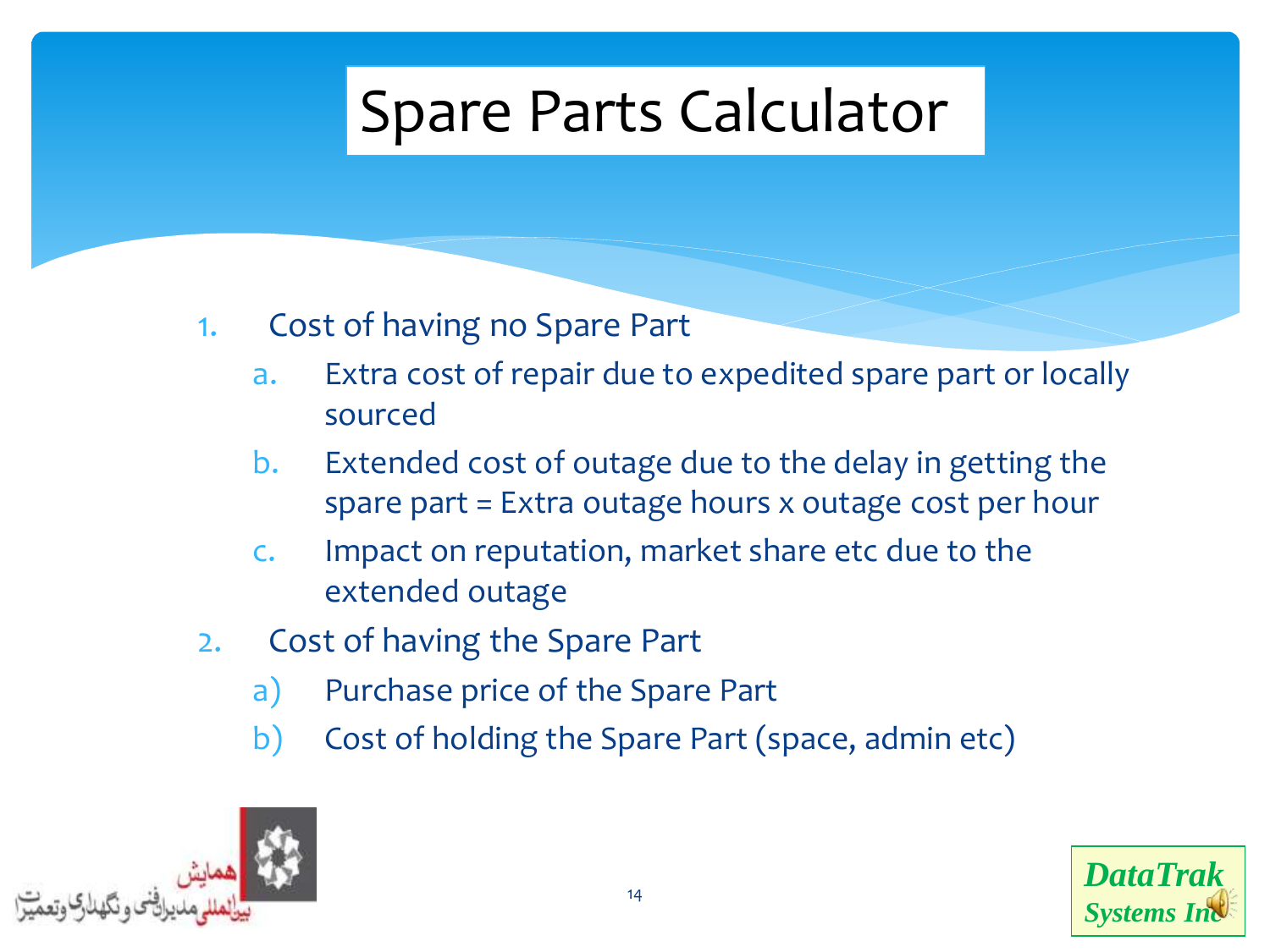Case Study

## Spares Report

| <b>Equipment</b><br><b>/System</b> | <b>Extra</b><br><b>Repair</b><br><b>Cost</b> | <b>Extra</b><br><b>Outage</b><br><b>Cost</b> | <b>Reputa-</b><br>tion<br><b>Cost</b> | <b>Total</b><br>cost of<br><b>Zero</b><br><b>Spares</b> | <b>Prob of</b><br><b>Failure</b><br>needing<br><b>Spare</b> | <b>Risk of</b><br>no<br><b>Spare</b> | <b>Cost of</b><br><b>Holding</b><br><b>Spare</b> |
|------------------------------------|----------------------------------------------|----------------------------------------------|---------------------------------------|---------------------------------------------------------|-------------------------------------------------------------|--------------------------------------|--------------------------------------------------|
| Spare #1                           | 5000                                         | 20,000                                       | $*_{\mathbf{A}}$                      | 25,000                                                  | 50%                                                         | 12,500                               | 2,500                                            |
| Spare #2                           | 12,000                                       | 16,000                                       | $*_{\mathbf{A}}$                      | 28,000                                                  | 20%                                                         | 5,600                                | 50,000                                           |

#### Notes:

- 1. \*A Factors to consider in Reputation Cost loss of market share, penalty for non-delivery of contract…..
- 2. For Spare #1 does it make sense to hold stock
- 3. What about Spare #2?

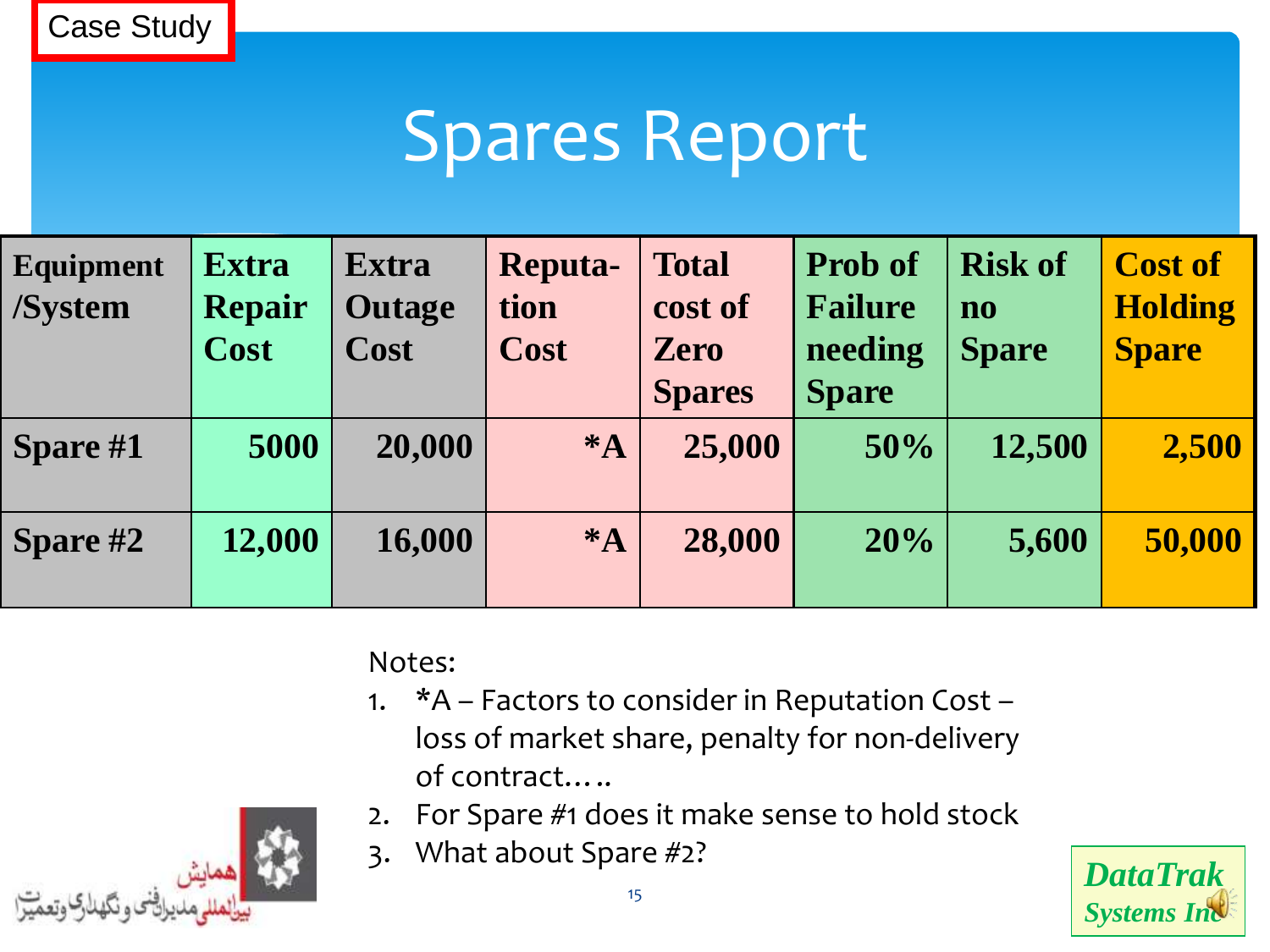# Spares and Equipment – Buy Cheap or Buy Quality?

- A continuing battle for Maintenance
- But.... If we cannot show that Quality is "better" then we deserve Cheap.
- Must show that the lifetime cost per unit for Quality is LOWER than for Cheap
- Example (for simplification, assume operating costs are the same)



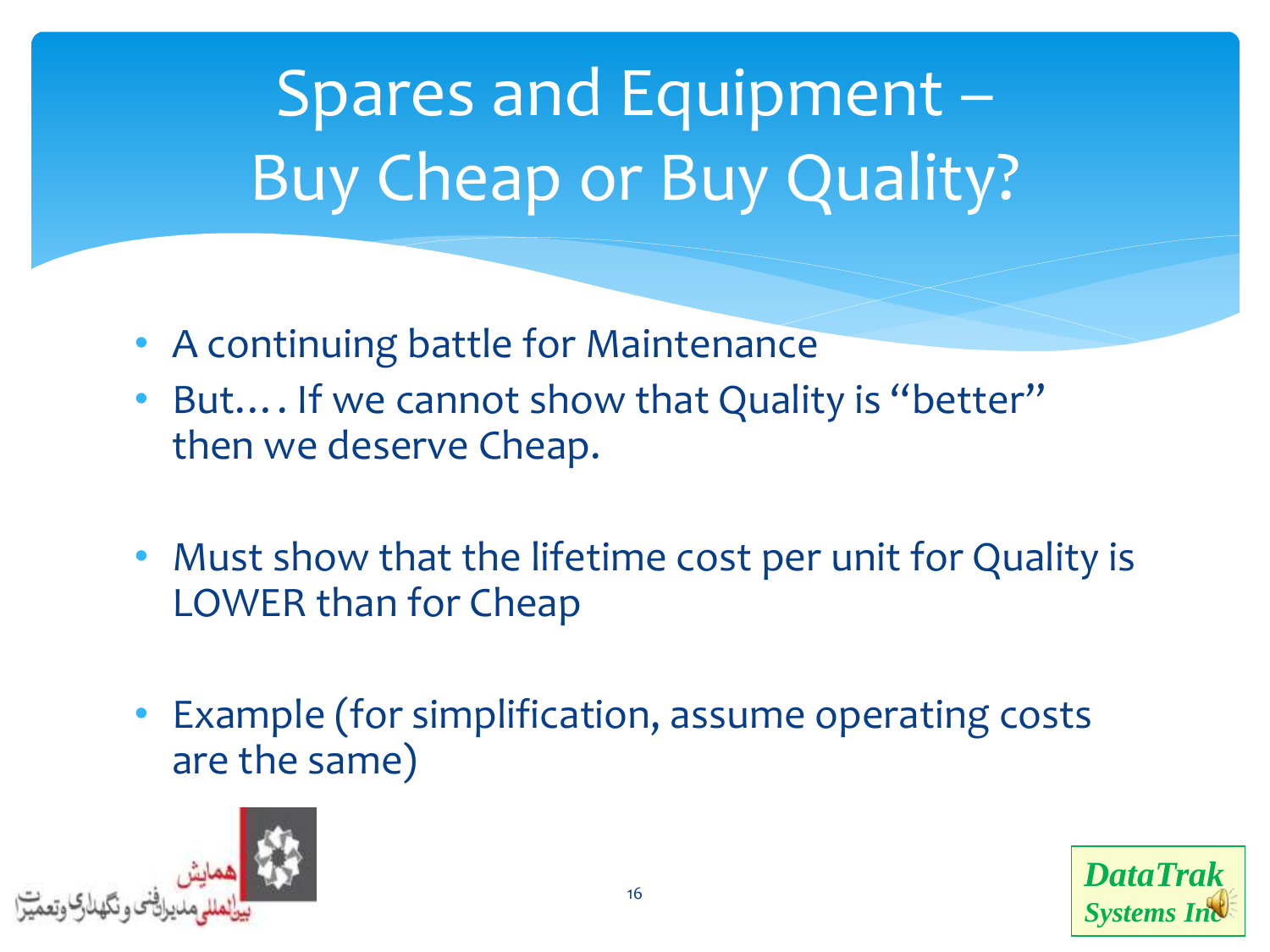| Case Study                                             |                                                   |                                                    |  |  |
|--------------------------------------------------------|---------------------------------------------------|----------------------------------------------------|--|--|
| <b>Factor</b>                                          | <b>Quality</b>                                    | <b>Cheap</b>                                       |  |  |
| <b>Purchase Price</b>                                  | \$100,000                                         | \$50,000                                           |  |  |
| Life-time - years                                      | 10                                                | 5                                                  |  |  |
| <b>Failure Outages per year</b>                        | $\mathbf 1$                                       | $\overline{\mathbf{3}}$                            |  |  |
| <b>Time of Failure Outages- days</b>                   | 1.5                                               | $\overline{2}$                                     |  |  |
| <b>Mice Outages per year</b>                           | $\overline{\mathbf{3}}$                           | $\overline{4}$                                     |  |  |
| Time of Mtce Outages - days                            | $\blacksquare$                                    | $\mathbf 1$                                        |  |  |
| <b>Output Units per day</b>                            | 100                                               | 100                                                |  |  |
| Lost output units due to Failures                      | $10 \times 1 \times 1.5 \times 100 = 1500$        | $5 X 3 X 2 X 100 = 3000$                           |  |  |
| Lost output units due to<br><b>Maintenance Outages</b> | $10 \times 3 \times 1 \times 100 =$<br>3000       | $5 x 4 X 1 x 100 =$<br>2000                        |  |  |
| Value per output unit                                  | 150                                               | 150                                                |  |  |
| <b>Total Cost</b>                                      | $150 \times (1500+3000) +$<br>$100,000 = 775,000$ | $150 \times (3000 + 2000) +$<br>$50,000 = 800,000$ |  |  |
| <b>Total Cost per year</b>                             | 77,500                                            | 160,000                                            |  |  |



Т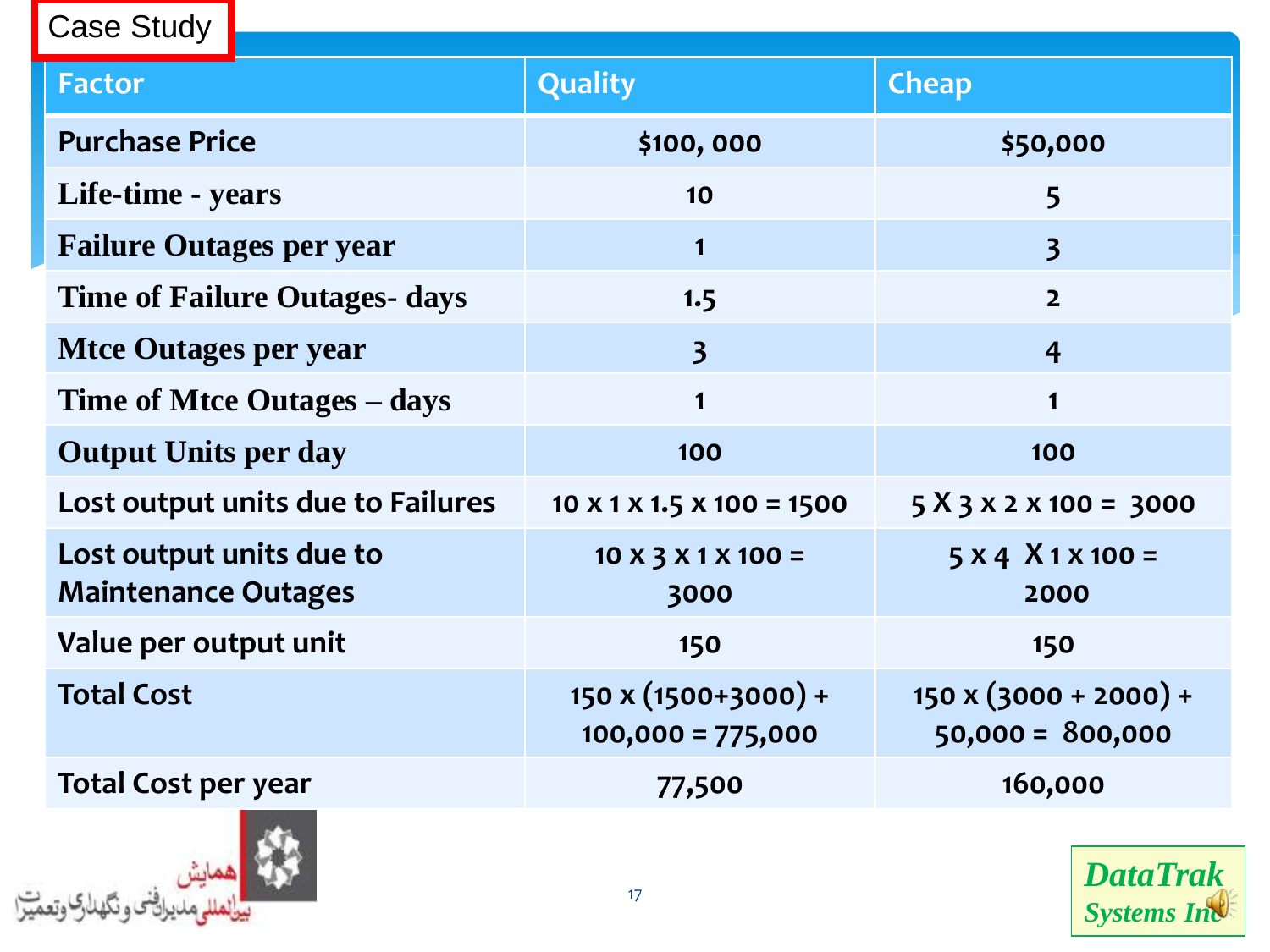# **Conclusions**

- 1. The biggest single change facing Maintenance in the next few years is the requirement for Maintenance Managers to be Maintenance **Business** Managers
- 2. We must therefore be ready:
	- A. To prove that Maintenance costs are an investment
	- B. And that we are responsible managers of that investment
	- To back this position with financial data and financial KPI's
	- To argue our case with facts and logic